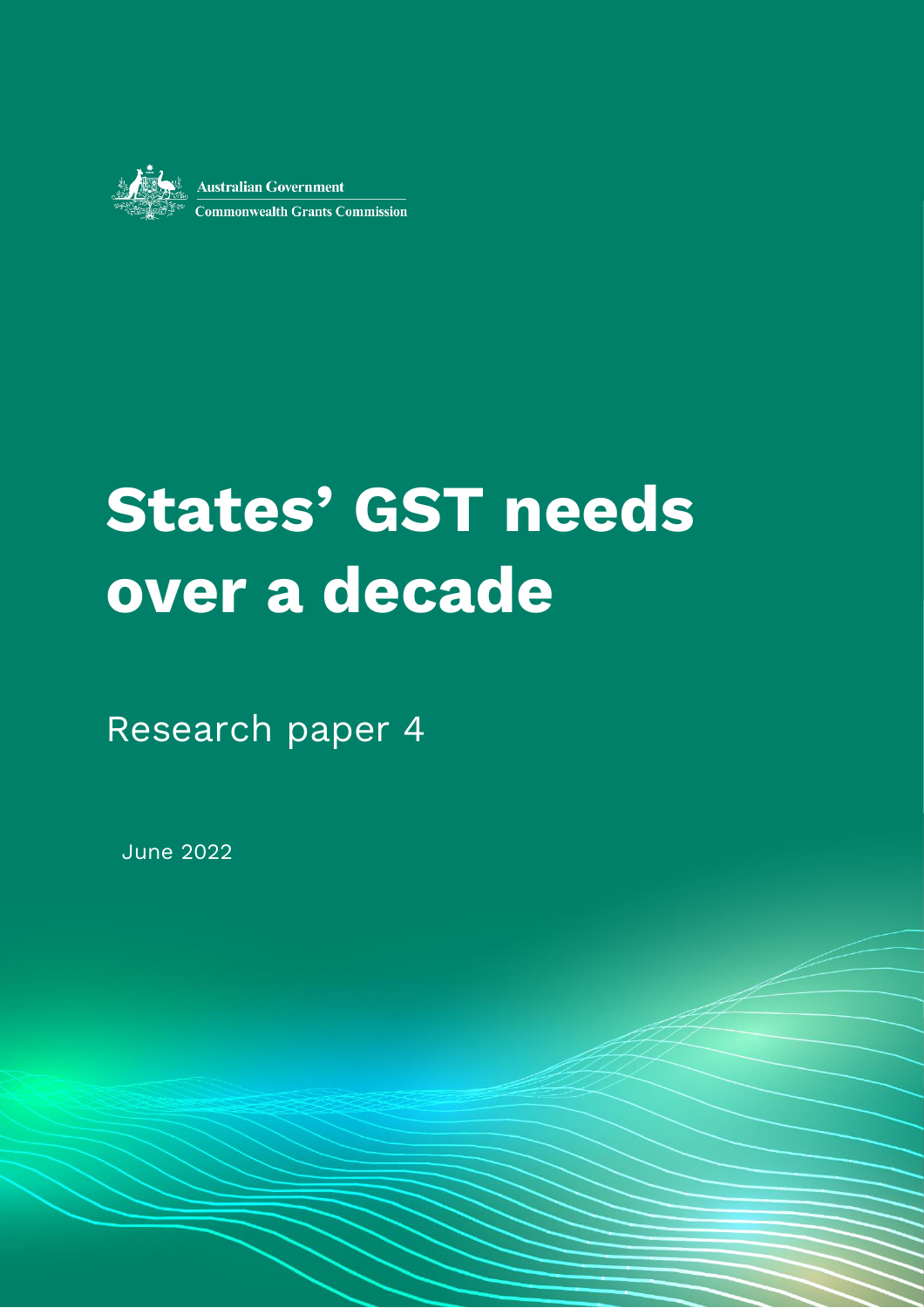#### **Copyright**

© Commonwealth of Australia 2022

With the exception of the Commonwealth Coat of Arms, all material presented in this document is provided under Creative Commons Attribution 4.0 (https://creativecommons.org/licenses/by/4.0/) licence. The details of the relevant licence conditions are available on the Creative Commons website as is the full legal code for CC BY 4.0 International [\(https://creativecommons.org/licenses/by/4.0/legalcode\)](https://creativecommons.org/licenses/by/4.0/legalcode).



#### **Attribution**

The recommended attribution for this document is Commonwealth Grants Commission, Research Paper No. 4: States' GST needs over a decade.

#### **Contact us**

Inquiries regarding the use of this document should be directed to secretary@cgc.gov.au.

#### **Internet**

A copy of this paper is available on the Commission's website (http://www.cgc.gov.au).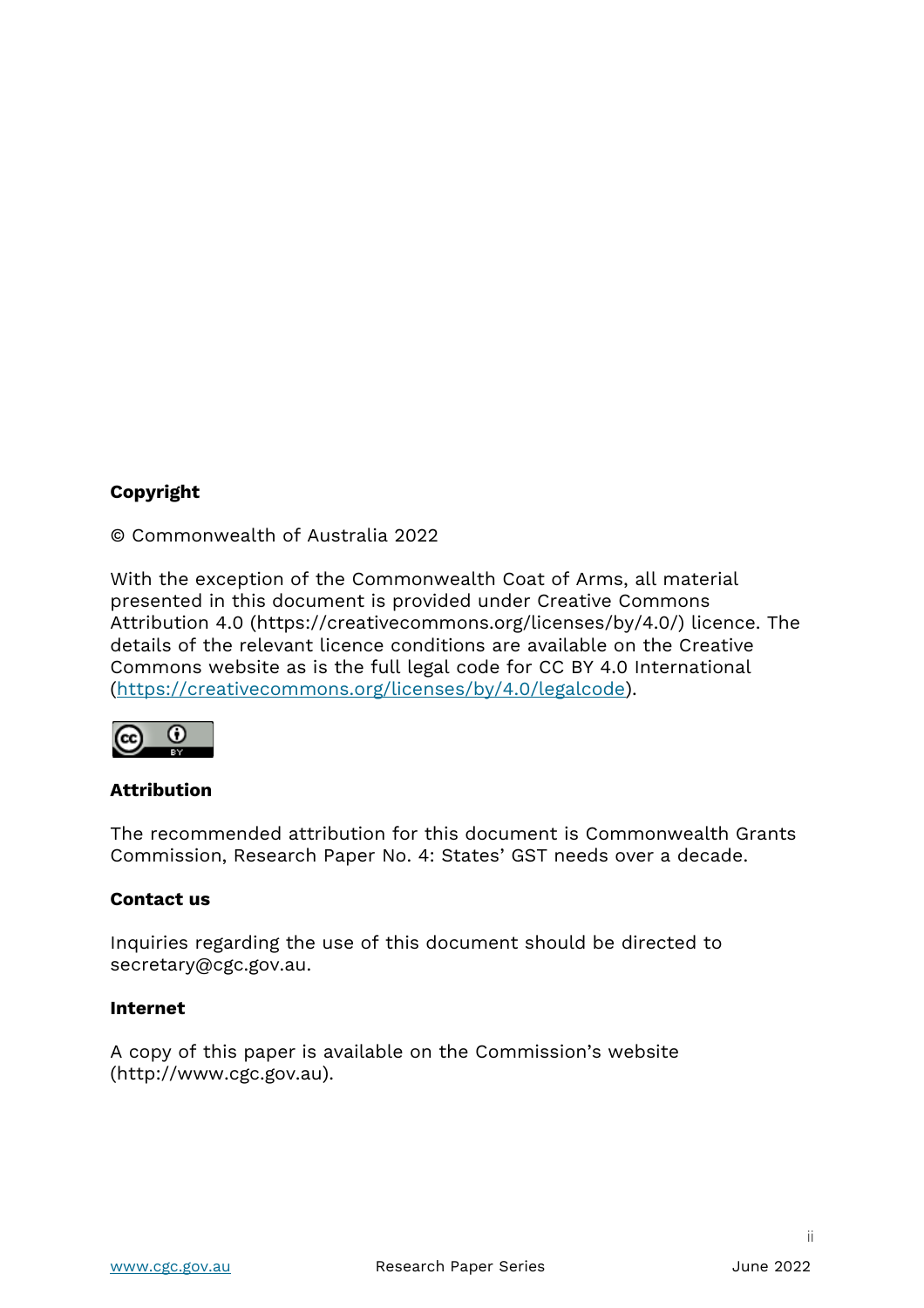# **Summary**

Each state receives a different per person share of GST revenue. This reflects their different revenue-raising capacities and different costs of providing services.

The Commonwealth Grants Commission (the Commission) takes *relative* needs into account when assessing how much GST each state needs. This means that a state's GST share could rise or fall because of a change in another state's GST needs. For example, strong growth in Western Australia's mining revenue capacity over the past decade has reduced the relative revenue-raising capacities of the other seven states, increasing their GST needs.

Some of the main changes in the GST needs of each state over the past decade include:

- New South Wales' GST needs have risen sharply since 2018-19 and are now higher than average.
- Victoria's GST needs have remained lower than average across the decade.
- Queensland's GST needs have fluctuated, while remaining higher than average.
- Strong mining revenue capacity has resulted in Western Australia having GST needs that are much lower than average.
- South Australia's above-average GST needs have been driven by its low revenue-raising capacity.
- Tasmania's above-average GST needs reflect its low revenue-raising capacity, as well as its high expenditure needs.
- The Australian Capital Territory's (ACT's) GST needs have been greater than average and relatively stable.
- The Northern Territory's above-average GST needs reflect its high expenditure needs.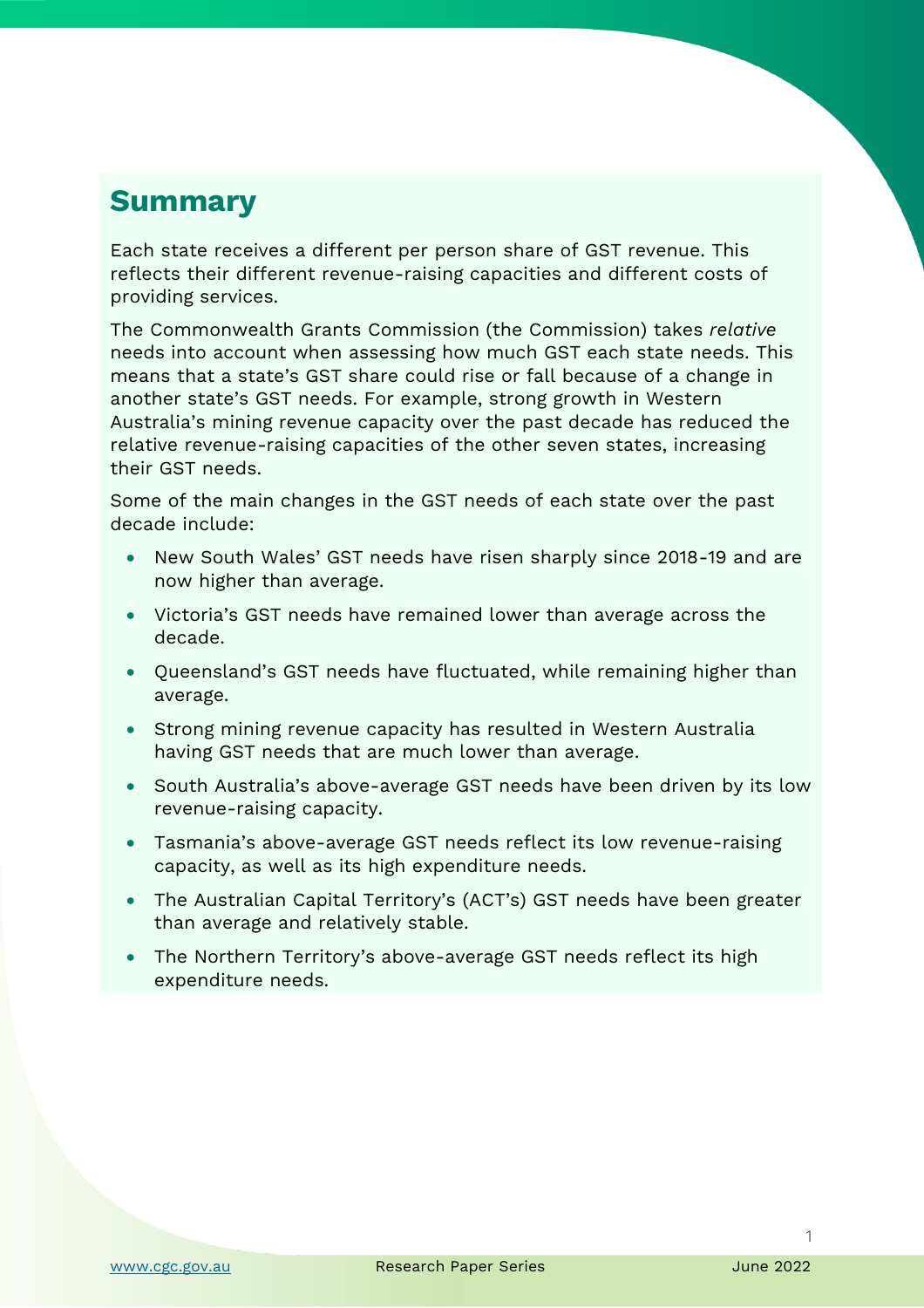# **Introduction**

Each year, the Commonwealth Treasurer asks the Commission to provide recommendations for the distribution of the Goods and Services Tax (GST) pool among the states and territories (states). The objective is to provide states with a similar fiscal capacity to provide services to their communities.

States' economic, social and demographic characteristics differ, and this affects their revenue-raising capacities and the expenditure needed to provide services. Drivers of differences in states' revenue capacities include mineral royalties, land values, property transactions and payroll taxes. Expenditure needs differ for reasons such as socio-demographic characteristics, wage pressures, and rates of population growth. States also receive different levels of Commonwealth payments. Where these payments affect the revenue available for state service delivery, the Commission takes them into account when assessing GST needs.

The approach used by the Commission ensures that states with below-average revenue-raising capacity, or above-average service costs, receive a higher per person share of GST revenue. Conversely, states with a greater capacity to raise revenue or lower service costs receive a smaller per person share of GST revenue. Allocating GST in this way brings states' fiscal capacities closer together.

In March 2022, the Commission released its [2022 Update](https://www.cgc.gov.au/publications/2022-update) on the recommended GST revenue sharing relativities for 2022-23.

This paper provides an overview of each state's GST needs over the past decade, and the main reasons for changes<sup>1</sup>. The box on page 3 provides definitions for key terms used throughout the paper.

In 2018, the Parliament legislated changes to GST distribution. Under these changes, 2022-23 is the second year in a six-year transition away from GST distribution based solely on the Commission's assessment of states' fiscal capacities. Because this paper focuses on state fiscal capacities, the impact of the 2018 legislated arrangements is not included in the analysis $^2$ .

<sup>&</sup>lt;sup>1</sup> Changes in GST needs are presented in nominal terms throughout the paper.

<sup>2</sup> The Commission has published an Occasional paper on *[New arrangements for distributing GST](https://www.cgc.gov.au/publications/occasional-paper-4-new-arrangements-distributing-gst)*, which describes the new approach in more detail [\(https://www.cgc.gov.au/publications/occasional-paper-4-new-arrangements-distributing-gst\)](https://www.cgc.gov.au/publications/occasional-paper-4-new-arrangements-distributing-gst).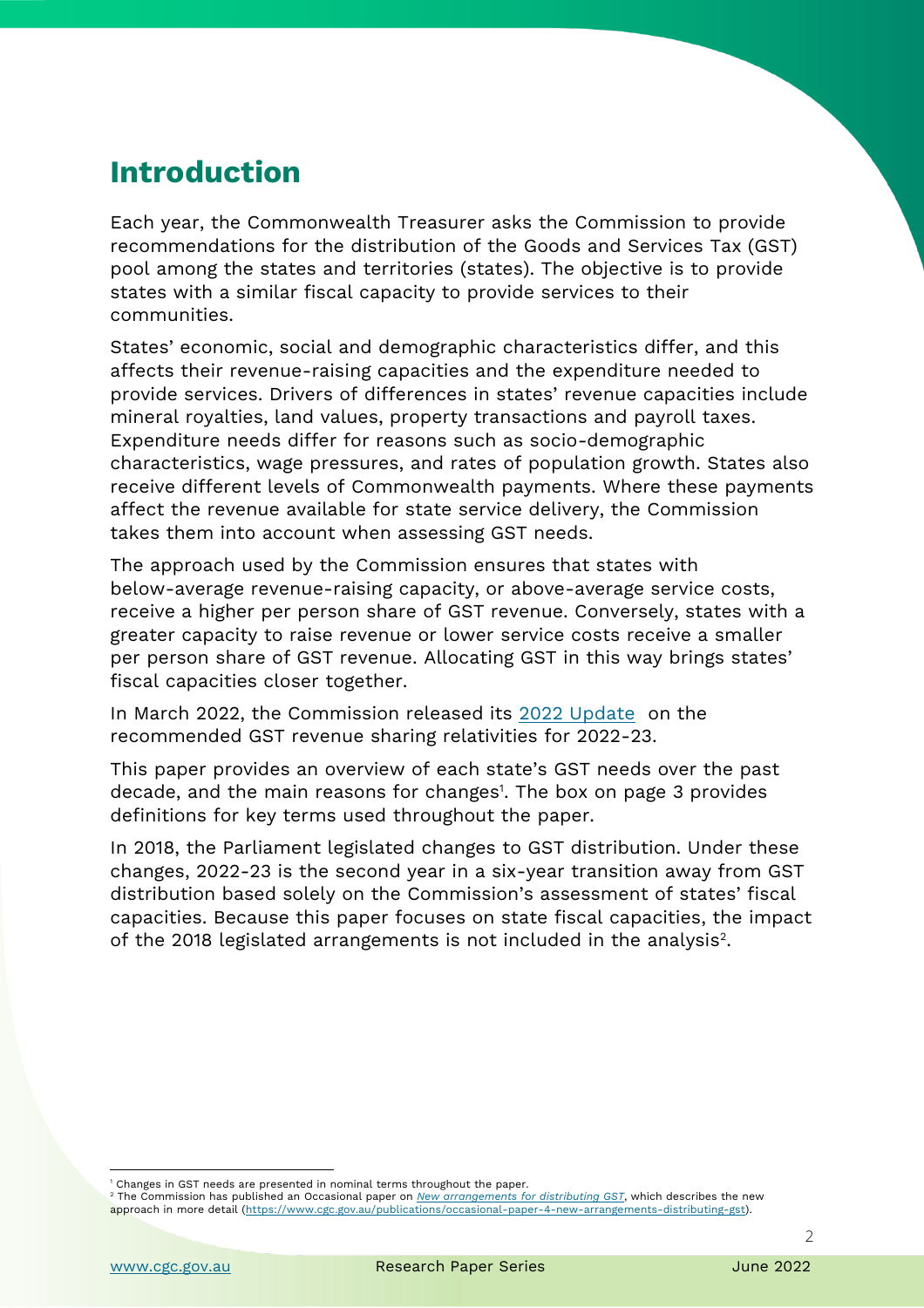# **Terms used in this paper**

**GST needs**: the distribution of the GST pool that would provide states with a similar fiscal capacity to provide services to their communities.

**Revenue-raising capacity**: the revenue a state would raise if it were to apply average policies to its revenue base and raise revenue at the average level of efficiency.

**Expense and investment needs**: the spending a state would incur on services and investments if it were to follow average policies and operate at average efficiency.

**Commonwealth payments**: payments to states by the Commonwealth to support state services or investments that are included in the Commission's assessment of GST needs. These payments influence a state's capacity to provide state services or investments and therefore impact the distribution of GST $^{\rm 3}.$ 

**Fiscal capacity**: a measure of a state's ability to provide services, including infrastructure, to its population if it operated at average efficiency and raised revenue from its own revenue bases at average rates, and taking account of the Commonwealth payments it receives.

**Above (below) average needs**: the amount of GST a state requires that is greater (smaller) than the amount it would receive if GST was distributed on an equal per capita (EPC) basis.

**Update**: an annual report prepared by the Commission outlining recommended relativities to be used to distribute GST revenue among the states. The annual Update refers to the distribution of GST in the forthcoming fiscal year. For example, the 2022 Update refers to the GST distribution in 2022-23. The Commission averages three years of data (from 2017-18 to 2020-21 in the 2022 Update) to calculate its recommended relativities.

**Review**: a report prepared by the Commission, usually in five-year intervals, containing a comprehensive review of the methods used to calculate GST needs. The 2020 Review contained the revised methods to be applied from 2020-21 until the next Review.

 $^3$  The Commission will release a Research Paper and Occasional Paper outlining the treatment of Commonwealth Payments. These papers will be available at www.cgc.gov.au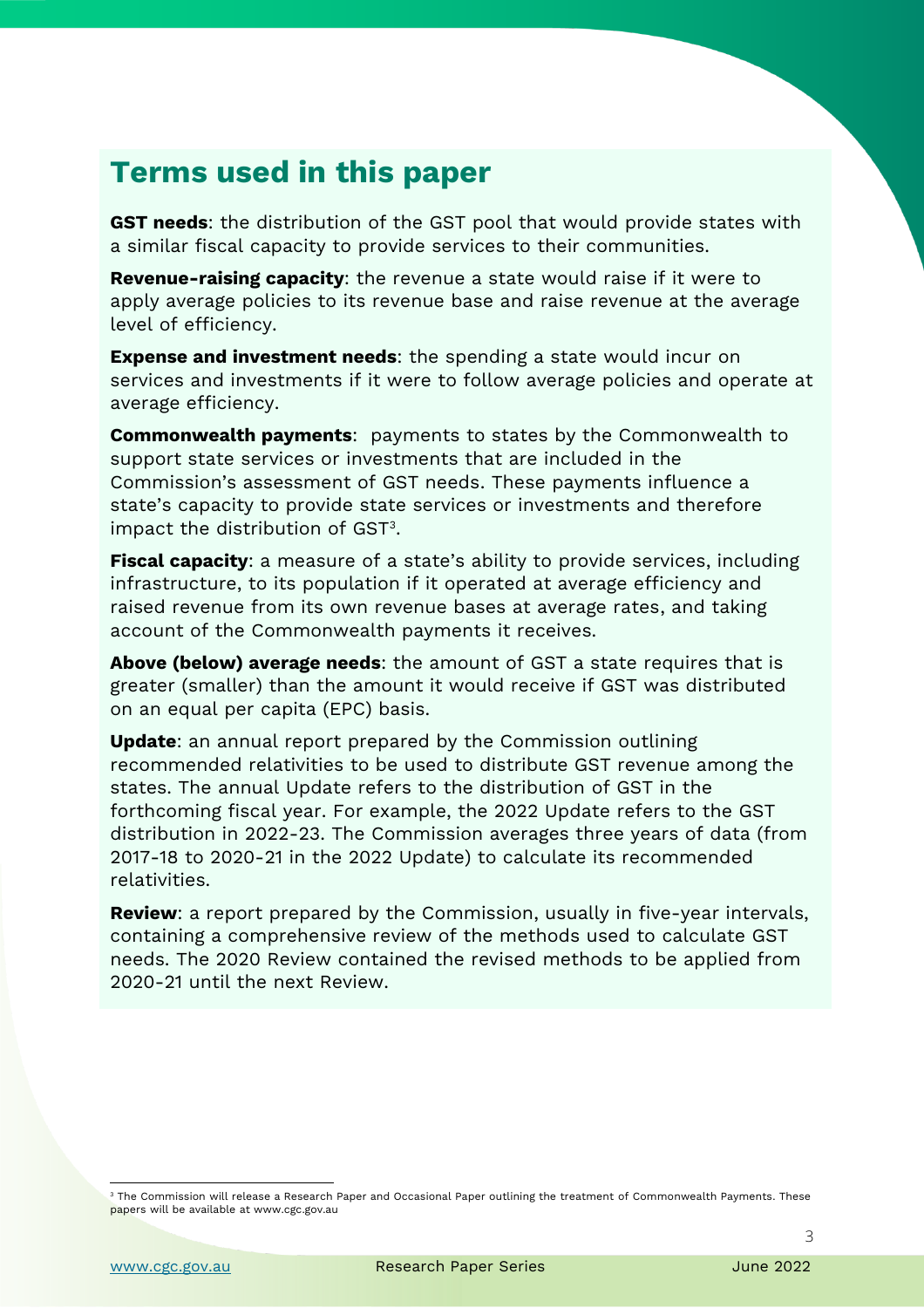## **New South Wales**

#### **New South Wales' GST needs have risen sharply since 2018-19, and are now higher than average**

The effect on New South Wales' GST needs over the past decade from changes in revenue-raising capacity, expense and investment needs, and Commonwealth payments is shown in [Figure 1.](#page-5-0) Lines above zero (shaded area) indicate where GST needs are greater than average.

New South Wales' net GST needs (solid line) were less than average until the 2022 Update. For the first time since the introduction of the GST on 2000-01, it had above-average GST needs.



<span id="page-5-0"></span>

Note: Assessed GST is the GST that a state would require if it followed average policies and operated at average efficiency, taking into account its relative advantages and disadvantages in revenue collection and service provision. It does not take into account the changes introduced under the 2018 legislated arrangements.

Source: Commission calculation.

Changes in New South Wales' GST needs can mainly be explained by changes in its relative **revenue-raising capacity**. Revenue-raising capacity was less than average until the 2017 Update, then greater than average until the 2022 Update, when it fell to less than average again.

• The increasing value of Western Australia's iron ore production has been the largest single influence on fluctuations in New South Wales'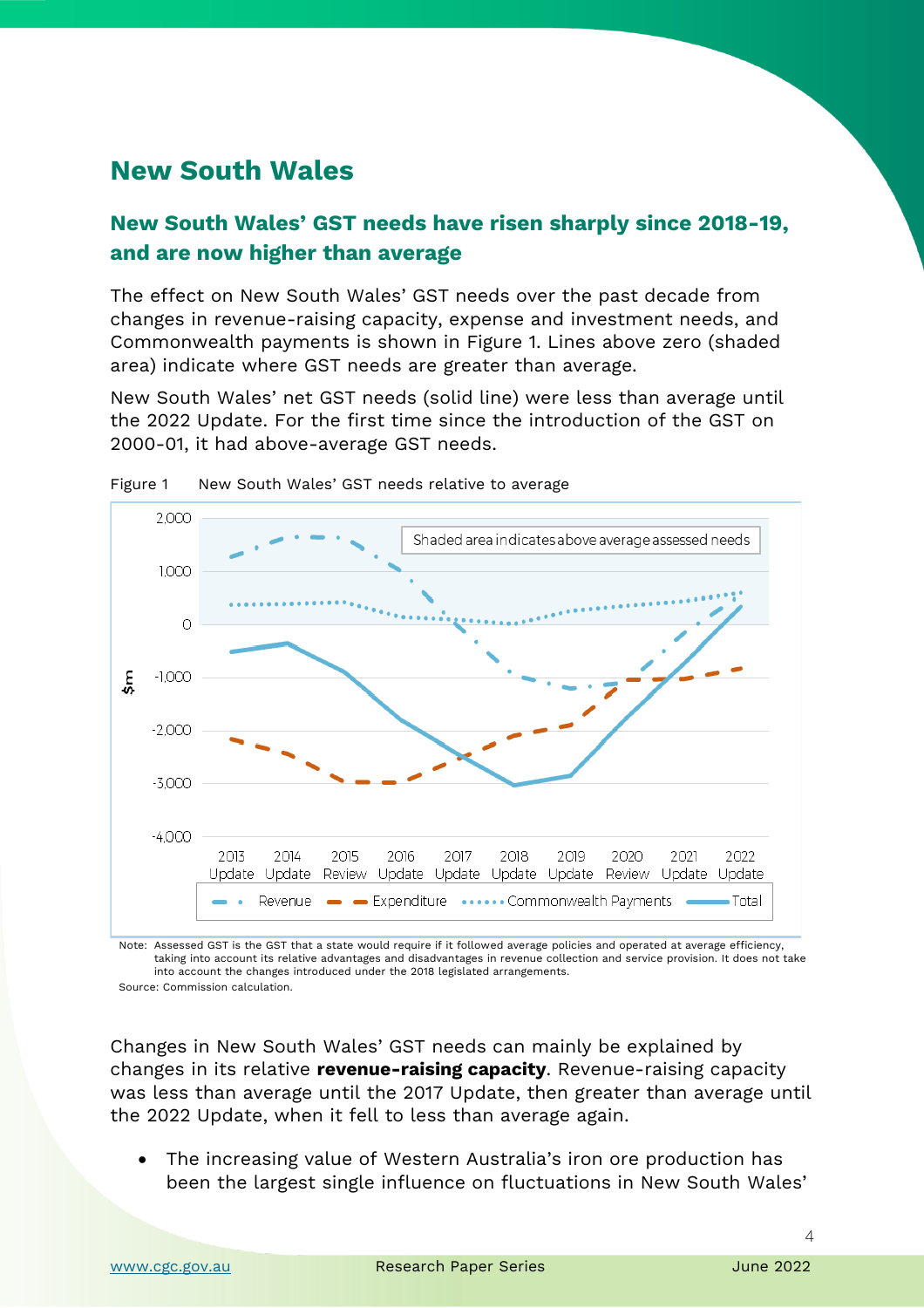GST needs over the decade. Prior to the 2016 Update, New South Wales' relative capacity to raise mining revenue was falling as a result of strong growth in iron ore prices and increased iron ore production in Western Australia. This increased New South Wales' GST needs. Increased value of coal production in New South Wales combined with reduced iron ore prices in Western Australia saw a rise in New South Wales' relative revenue raising capacity from the 2017 Update, which reduced its GST needs. Strong growth in the value of Western Australia's iron ore production in recent years has again reduced New South Wales' relative capacity to raise mining revenue and increased its GST needs.

- In contrast to its capacity to raise mining revenue, over the past decade New South Wales has had an above-average, and increasing, capacity to collect stamp duty. This reflects the relative strength of its property market. A strong rise in property prices in New South Wales substantially increased its stamp duty capacity and reduced its GST needs. Although capacity to collect stamp duty fell between 2018 and 2021, it rose again in the 2022 Update.
- Above-average growth in land values since 2017 and taxable payrolls from 2015 to 2020 also reduced New South Wales' GST needs.

New South Wales has had below-average **expense and investment needs** over the decade, although these needs have been rising since the 2015 Review.

- The relatively small proportion of New South Wales' population living in regional or remote areas has been the main reason for its below-average expense and investment needs.
- Increasing population growth between the 2015 and 2018 Updates, and a higher share of natural disaster relief expenses from the 2018 Update, contributed to rising expense and investment needs. Revisions to the Commission's urban transport assessment in the 2020 Review included the introduction of urban centre characteristics such as population density. These revisions resulted in an increase in New South Wales' GST needs.

New South Wales' share of **Commonwealth payments** has consistently been smaller than its population share. A smaller per person share of these payments generally means a state has relatively fewer funds available for state service delivery, resulting in a greater need for GST revenue.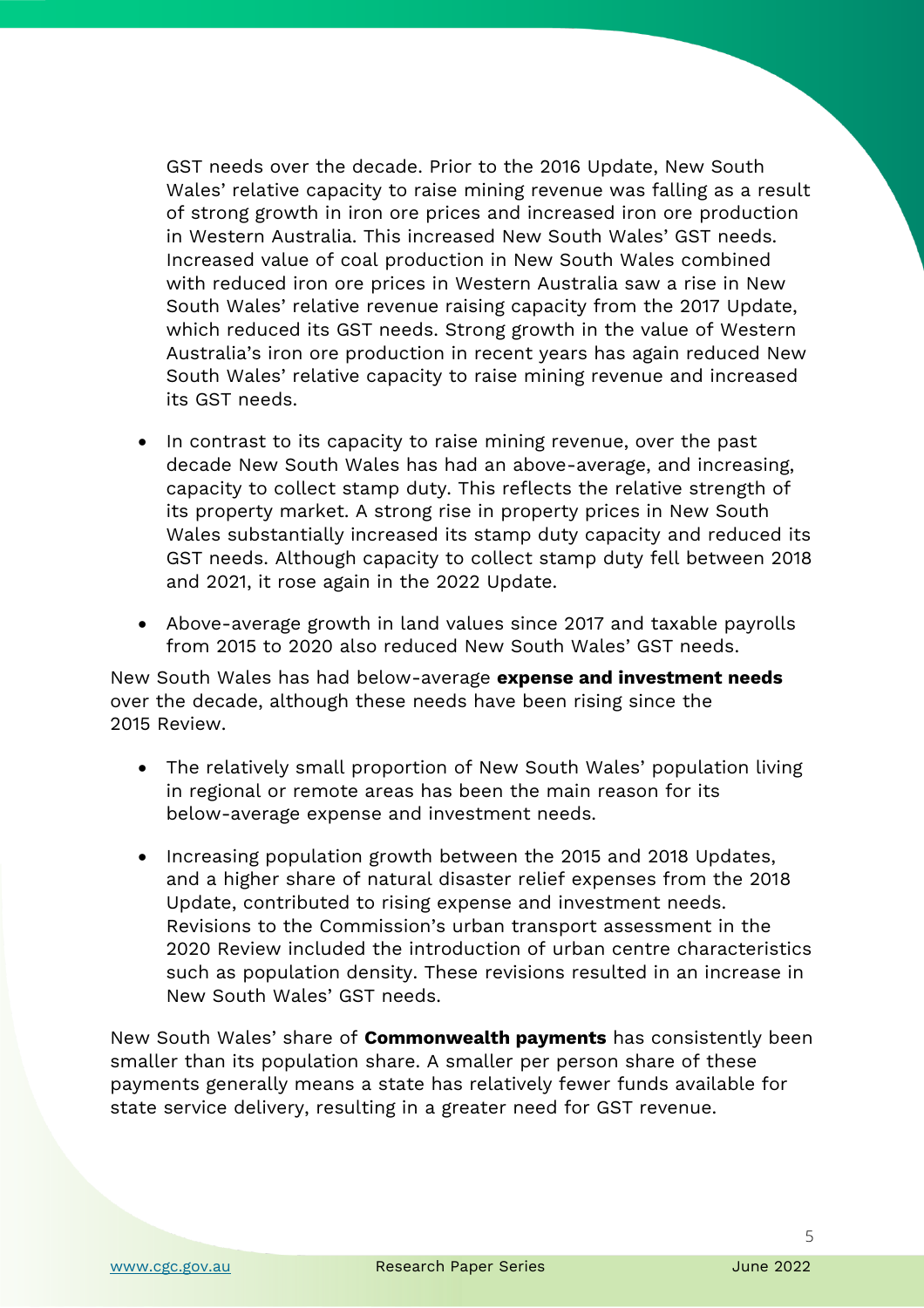## **Victoria**

#### **Victoria's GST needs have remained lower than average over the decade**

The effect on Victoria's GST needs over the past decade from changes in revenue-raising capacity, expense and investment needs, and Commonwealth payments is shown in [Figure 2.](#page-7-0)

While revenue and expenditure needs have diverged, Victoria's net GST needs (solid line) have remained lower than average over the past decade. Victoria's GST needs rose slightly until the 2018 Update, then declined for the rest of the decade.



<span id="page-7-0"></span>

Note: Assessed GST is the GST that a state would require if it followed average policies and operated at average efficiency, taking into account its relative advantages and disadvantages in revenue collection and service provision. It does not take into account the changes introduced under the 2018 legislated arrangements.

Source: Commission calculation.

Victoria has had below-average **revenue-raising capacity** over the decade.

• The largest single reason has been its below-average capacity to collect mining revenue. The growing value of iron ore production in Western Australia caused Victoria's relative mining capacity to fall prior to the 2016 Update, increasing its GST needs. This trend was reversed in 2018 and 2019 with a decline in iron ore prices. Strong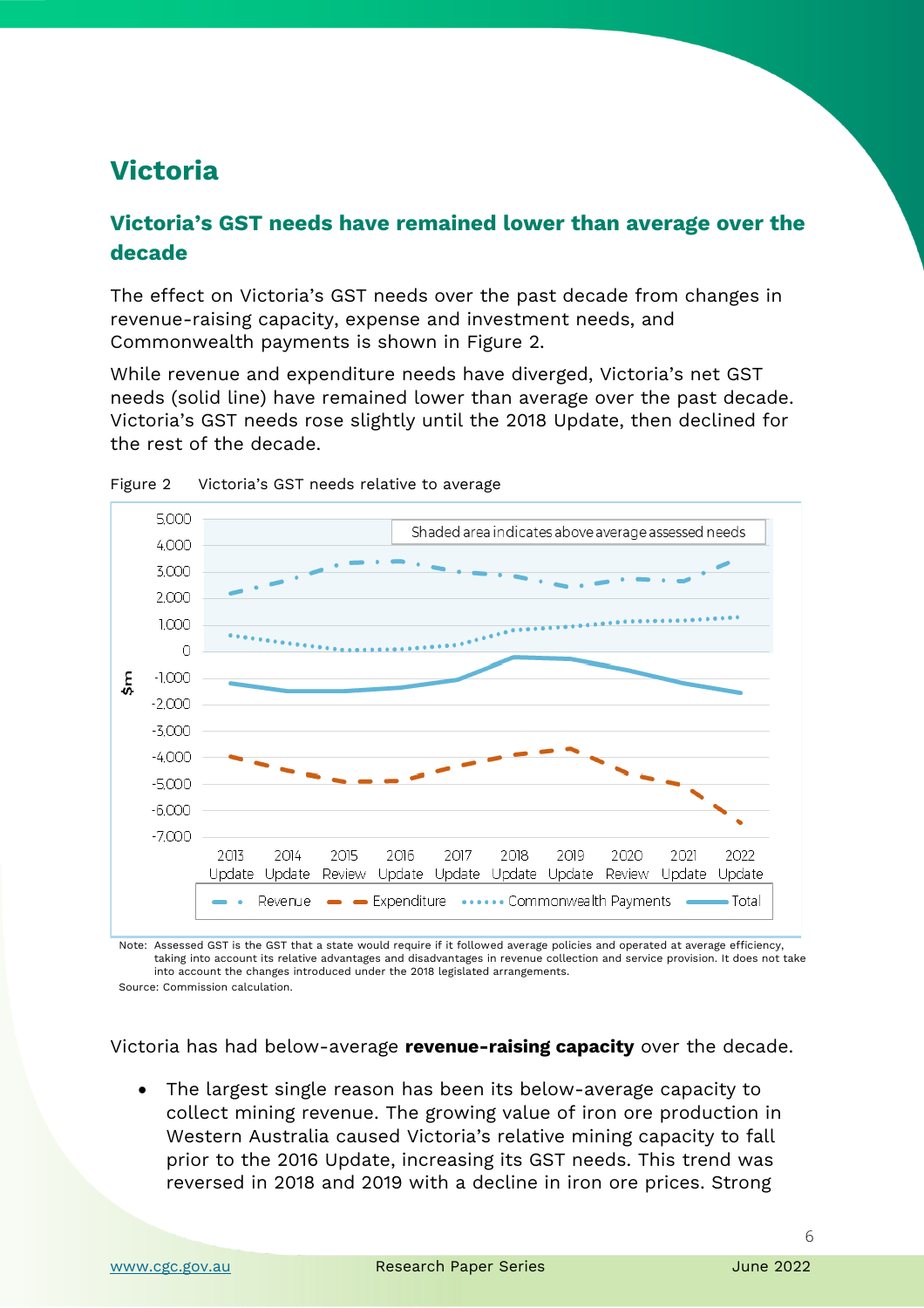growth in the value of Western Australia's iron ore production in recent years has again reduced Victoria's relative mining capacity, raising its GST needs.

• The impact of mining capacity on GST needs has been partially offset by relative increases in other sources of state taxation revenue, due to strong growth in property and labour markets.

Victoria has consistently had below-average **expense and investment needs**.

- Its relatively low proportion of Indigenous people is the largest single reason for these needs being lower than average. Over the decade, increased spending nationally on Indigenous services has lowered the GST needs of states with below-average Indigenous populations. Another reason for Victoria's below-average expense needs is the low proportion of its population living in regional or remote areas, compared to other states.
- From 2016 to 2021, accelerating population growth increased Victoria's investment needs. However, a decline in the population growth rate associated with the COVID-19 pandemic led to a fall in Victoria's investment needs in the 2022 Update.

Victoria's share of **Commonwealth payments** has been smaller than its population share and has fallen since 2015. A smaller per person share of these payments generally means a state has relatively fewer funds available for state service delivery, resulting in a greater need for GST revenue.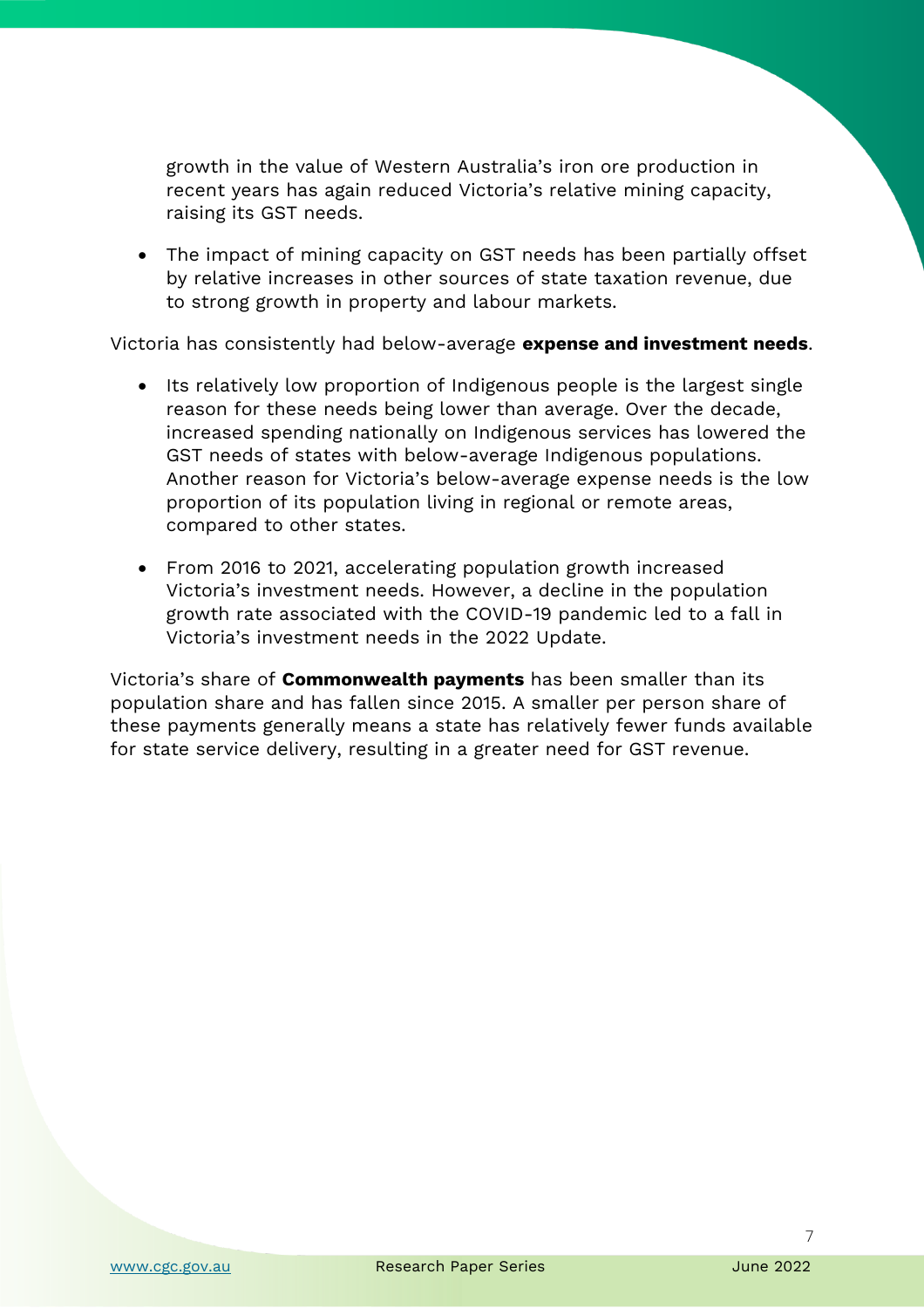# **Queensland**

### **Queensland's GST needs have fluctuated, while remaining higher than average**

The effect on Queensland's GST needs over the past decade from changes in revenue-raising capacity, expense and investment needs, and Commonwealth payments is shown in [Figure 3.](#page-9-0)

Queensland's net GST needs (solid line) have remained above the national average over the past decade. Its GST needs were increasing up to 2017; then declined sharply until 2020, when they started to rise again.



<span id="page-9-0"></span>Figure 3 Queensland's GST needs relative to average

Note: Assessed GST is the GST that a state would require if it followed average policies and operated at average efficiency, taking into account its relative advantages and disadvantages in revenue collection and service provision. It does not take into account the changes introduced under the 2018 legislated arrangements. Source: Commission calculation.

Queensland's **revenue-raising capacity** has fallen over the decade.

• Increases in Queensland's GST needs up to the 2016 Update largely reflected the decline in its relative mining revenue capacity. This was a consequence of the rise in value of Western Australia's iron ore production. From 2016 to 2020, the growing value of coal production in Queensland, and the decline in iron ore prices in 2018 and 2019, increased Queensland's relative mining revenue capacity. Since 2020,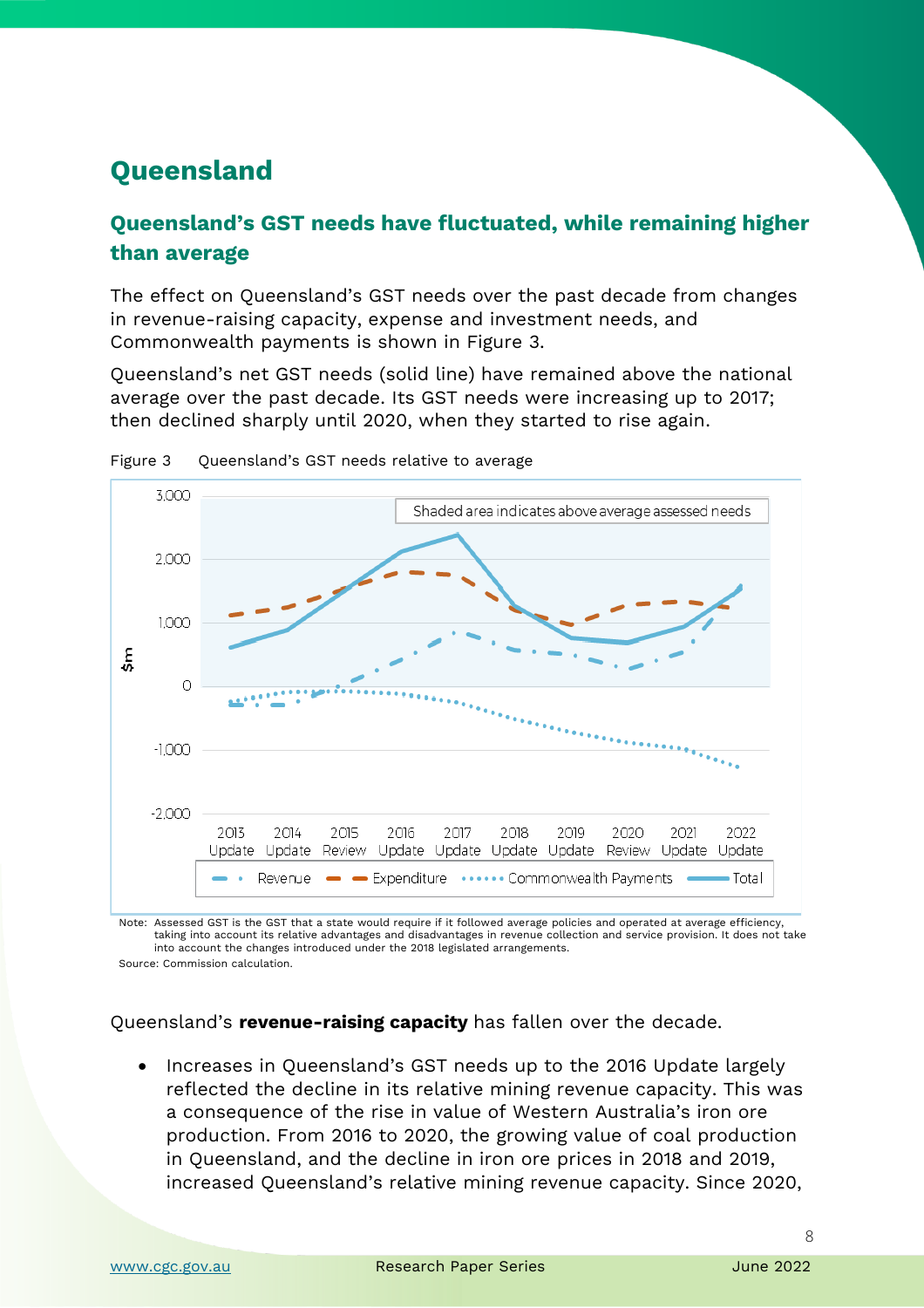strong growth in iron ore prices, and in turn Western Australia's mining revenue, has again reduced Queensland's relative mining revenue capacity.

• As Queensland's property market has not kept pace with the increase in property values in New South Wales and Victoria since 2015, its relative capacity to raise land tax and stamp duty has fallen.

Queensland's **expense and investment needs** have consistently been greater than average over the past decade.

• This is primarily due to large Indigenous and regional and remote populations, which have higher expenditure needs. The variation in Queensland's expenditure needs over the past decade reflects fluctuations in its need for natural disaster relief; movements in relative wage costs; and changes in population growth, which affect its investment needs.

Ten years ago, Queensland's **Commonwealth payments** were close to its population share. They have since risen to be above its population share as a result of greater Commonwealth funding for road and rail infrastructure, health and schools. A larger per person share of these payments generally means a state has relatively more funds available for state service delivery, resulting in a lower need for GST revenue.

 $\overline{Q}$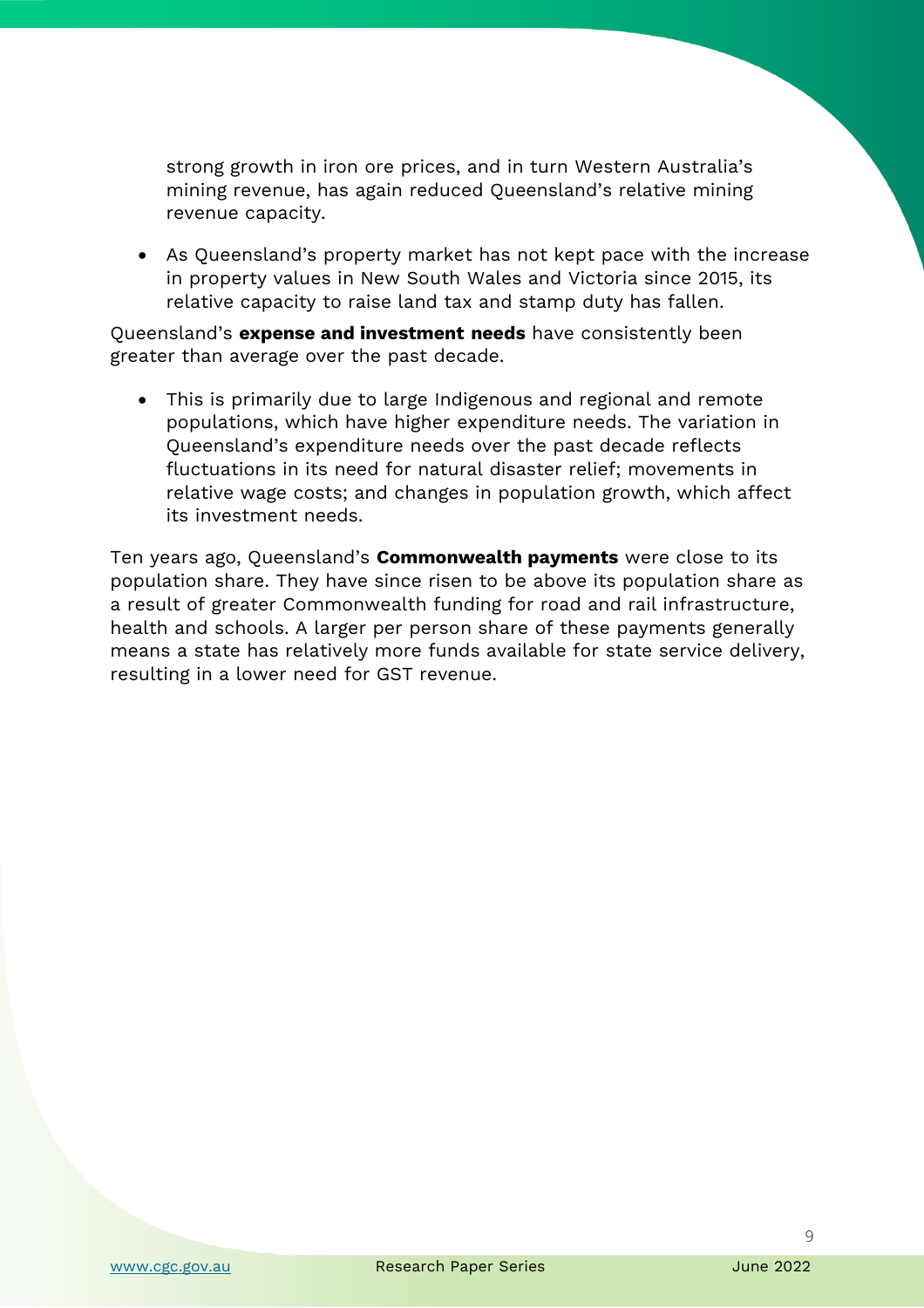## **Western Australia**

#### **Strong mining revenue capacity has resulted in Western Australia having GST needs that are much lower than average**

The effect on Western Australia's GST needs over the past decade from changes in revenue-raising capacity, expense and investment needs, and Commonwealth payments is shown in [Figure 4.](#page-11-0)

While Western Australia's expenditure needs have been greater than average over the past decade, its strong revenue-raising capacity has resulted in it having below-average GST needs (solid line). There have been some fluctuations, largely reflecting volatility in the value of iron ore production.



<span id="page-11-0"></span>Figure 4 Western Australia's GST needs relative to average

Note: Assessed GST is the GST that a state would require if it followed average policies and operated at average efficiency, taking into account its relative advantages and disadvantages in revenue collection and service provision. It does not take into account the changes introduced under the 2018 legislated arrangements.

Source: Commission calculation.

Western Australia's below-average GST needs are mainly explained by its exceptionally strong **revenue-raising capacity**.

• An above-average capacity to collect mining revenue, especially from iron ore, has had the largest influence on Western Australia's GST needs over the decade. Prior to the 2016 Update, increases in the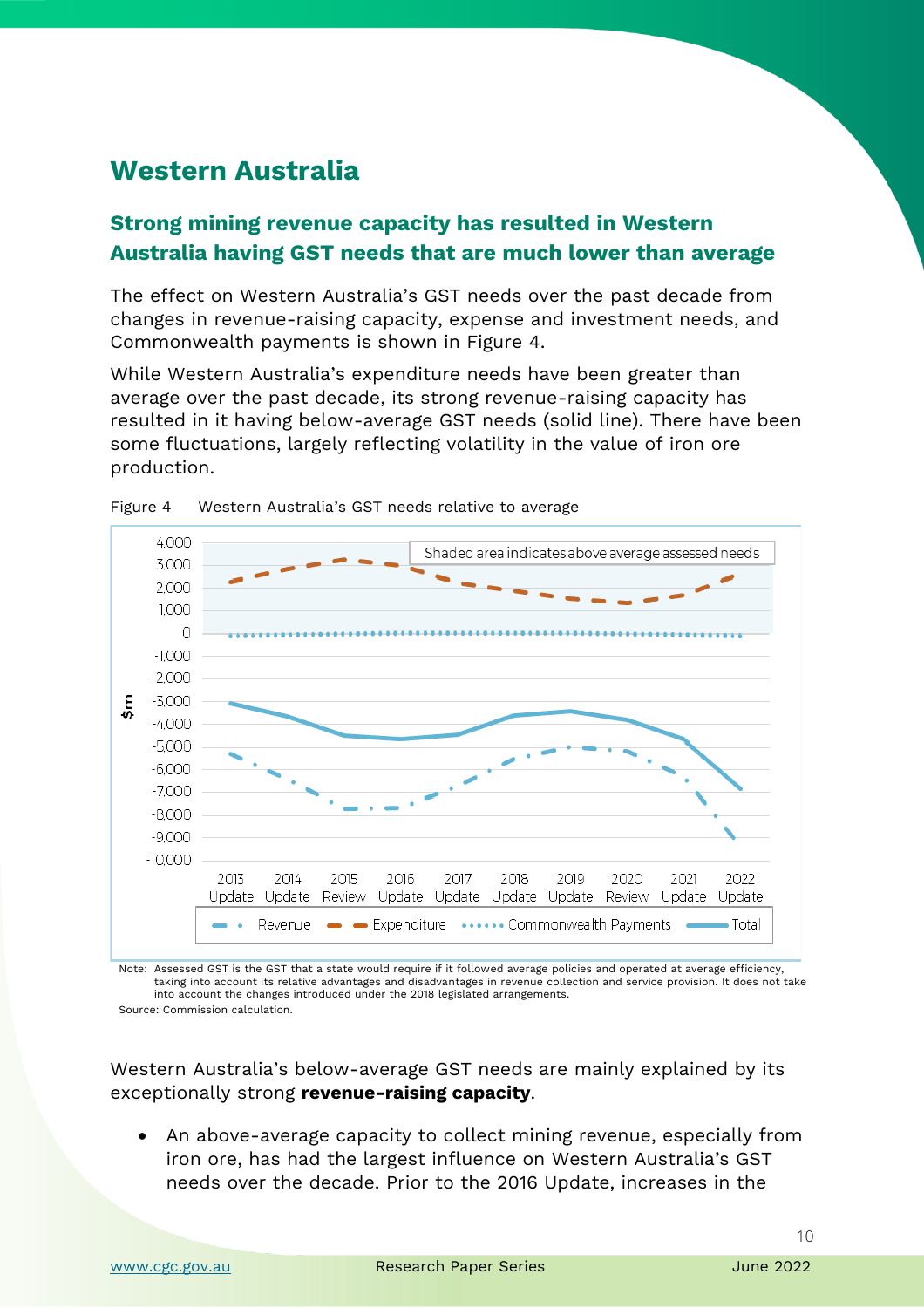price and production of iron ore resulted in a significant increase in Western Australia's mining revenue capacity, which in turn lowered its GST needs. Between 2017 and 2019, Western Australia's GST needs rose due to the combined impact of the increase in the value of coal production in New South Wales and Queensland and lower iron ore prices. Strong growth in iron ore prices in recent years has again increased Western Australia's relative mining revenue capacity, lowering its GST needs.

- Prior to the 2017 Update, Western Australia had an above-average capacity to collect stamp duty from property sales. Between the 2016 and 2019 Updates, strong growth in the property markets in other states, compared with the property market in Western Australia, resulted in a significant fall in its relative capacity to raise stamp duty. Land values have followed a similar pattern since 2017, with a consequent decline in Western Australia's relative ability to raise land tax.
- A relatively strong labour market, and associated ability to raise revenue from payroll tax, contributed to Western Australia's below-average GST needs in the first half of the decade. However, below-average growth in the labour market relative to other states resulted in a decline in Western Australia's relative capacity to raise payroll tax revenue from 2016 until 2020. Together, low growth in property and labour markets partially offset the effect of strong growth in mining revenue capacity.

Western Australia's **expense and investment needs** have consistently been greater than average.

• Western Australia's relatively dispersed population, greater proportion of Indigenous people and relatively high wage levels have resulted in its expenditure needs being higher than average over the past decade. Relatively low population growth rates lowered GST needs between 2015 and 2019. This changed in 2020, when relatively high population growth increased investment needs.

Western Australia's share of **Commonwealth payments** has been close to its population share over the past decade. This means that these payments have had minimal impact on its GST needs.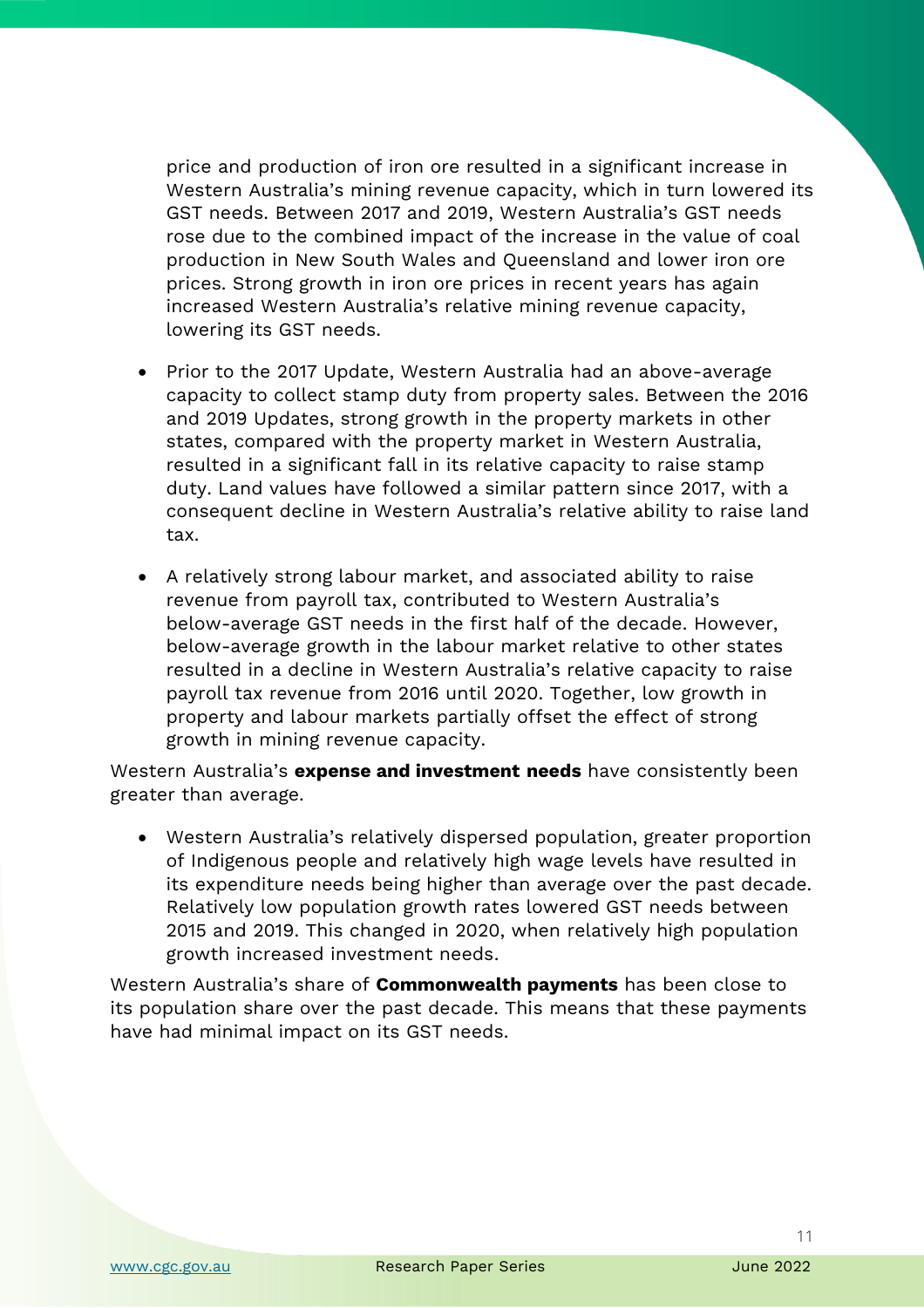## **South Australia**

#### **South Australia's above-average GST needs have been driven by its low revenue-raising capacity**

The effect on South Australia's GST needs over the past decade from changes in revenue-raising capacity, expense and investment needs, and Commonwealth payments is shown in [Figure 5.](#page-13-0)

South Australia's net GST needs (solid line) have remained greater than average. GST needs increased until 2019, before falling slightly.



<span id="page-13-0"></span>Figure 5 South Australia's GST needs relative to average

Note: Assessed GST is the GST that a state would require if it followed average policies and operated at average efficiency, taking into account its relative advantages and disadvantages in revenue collection and service provision. It does not take into account the changes introduced under the 2018 legislated arrangements.

Source: Commission calculation.

#### South Australia has had below-average **revenue-raising capacity** over the decade.

- This has been driven by below-average mining capacity, relatively low land values and relatively low payrolls.
- Mining revenue in some other states has generally risen across the decade, particularly in Western Australia in response to strong growth in the value of iron ore production. This has meant that South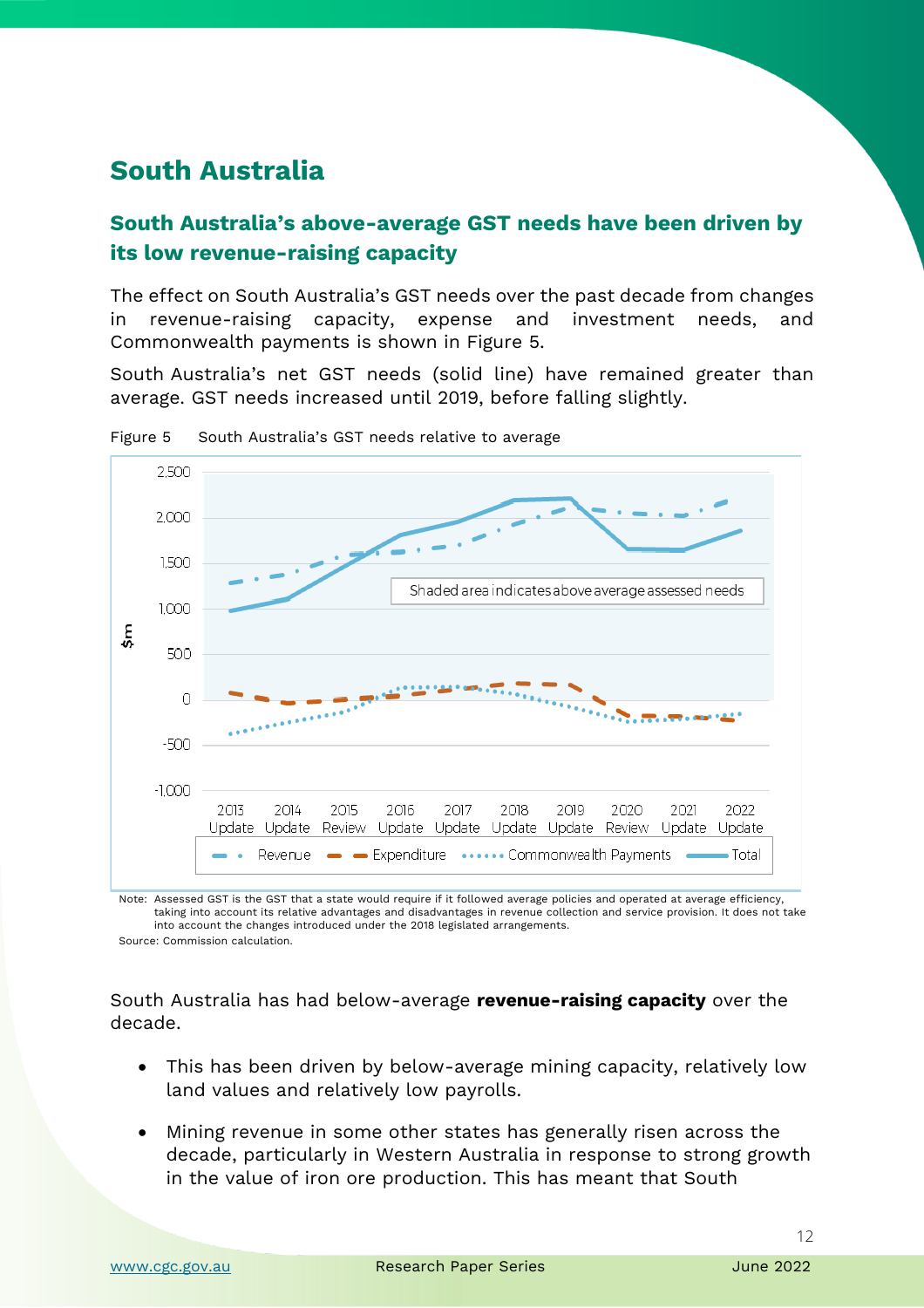Australia's relative capacity to raise mining revenue has fallen, which has increased its GST needs.

• Until 2019, relatively low growth in the property market in South Australia (compared to New South Wales and Victoria) reduced its capacity to collect stamp duty, increasing its GST needs. In 2020 and 2021 a relative recovery in South Australia's property market largely offset continuing relative falls in its mining and land tax revenue capacities. Below-average growth in the value of Victoria's property sales in the 2022 Update reduced the GST needs of other states, including South Australia.

South Australia's **expense and investment needs** remained close to the average over the decade.

- South Australia has high service delivery costs associated with its relatively high levels of socio-economic disadvantage and older population. These high costs have been offset by low wage costs, and by slower population growth, which results in less need for investment.
- In the 2020 Review, the Commission expanded its urban transport assessments to capture needs associated with urban centre characteristics beyond urban population. Adelaide's low population density reduced South Australia's assessed transport investment needs, and hence its GST needs.

South Australia's share of **Commonwealth payments** has fluctuated over the decade but has generally been above its population share. A larger per person share of these payments generally means a state has relatively more funds available for state service delivery, resulting in a lower need for GST revenue.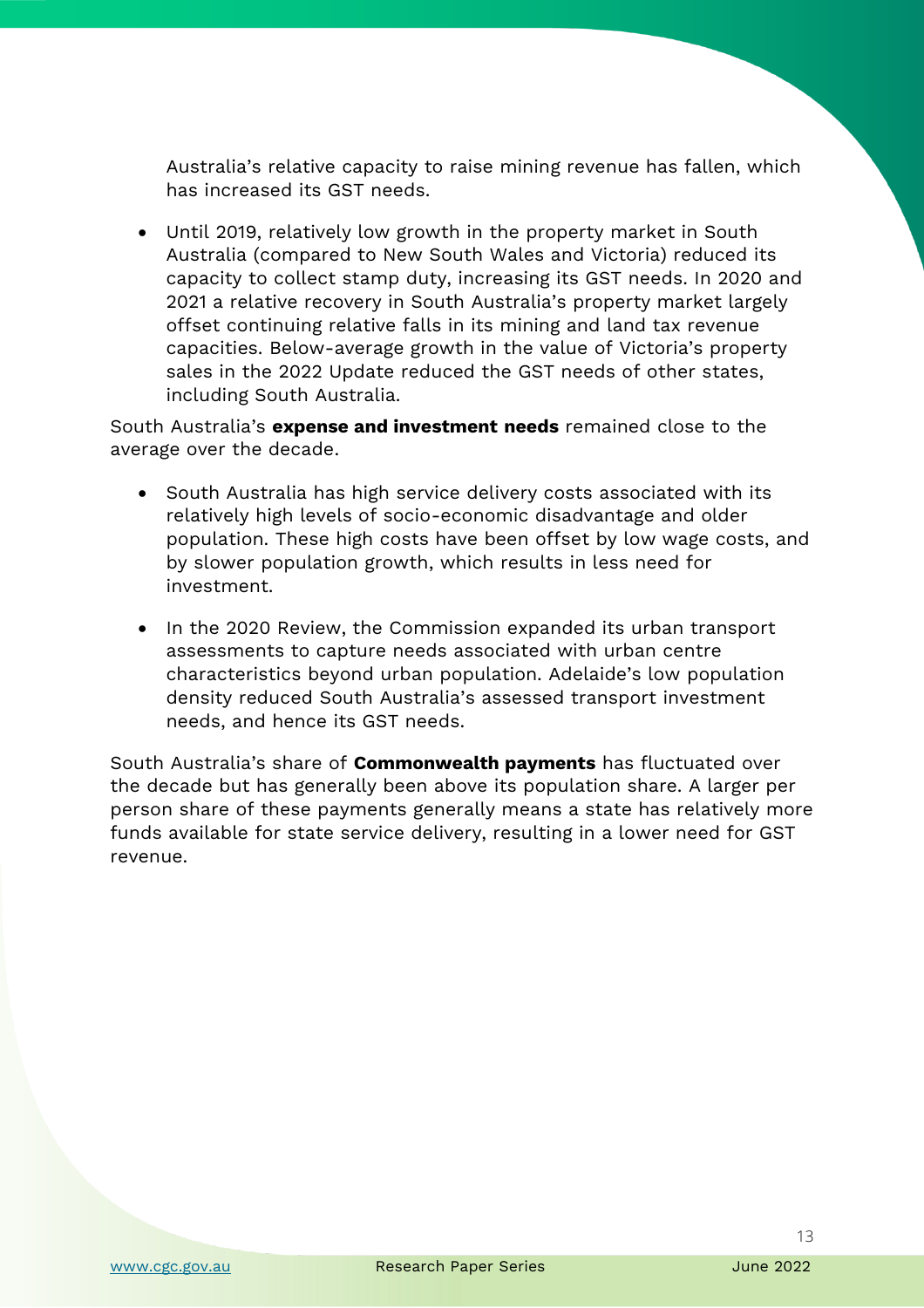## **Tasmania**

#### **Tasmania's above-average GST needs reflect its low revenue-raising capacity, as well as its high expenditure needs**

The effect on Tasmania's GST needs over the past decade from changes in revenue-raising capacity, expense and investment needs, and Commonwealth payments is shown in [Figure 6.](#page-15-0)

Tasmania's net GST needs (solid line) have remained above the national average over the past decade. They were stable between 2015 and 2019, but then rose sharply.



<span id="page-15-0"></span>Figure 6 Tasmania's GST needs relative to average

Note: Assessed GST is the GST that a state would require if it followed average policies and operated at average efficiency, taking into account its relative advantages and disadvantages in revenue collection and service provision. It does not take into account the changes introduced under the 2018 legislated arrangements. Source: Commission calculation.

Tasmania has consistently had the lowest **revenue-raising capacity** of any state.

- Tasmania has a below-average capacity to raise mining revenue. Lower land values and payrolls have also reduced its revenue-raising capacity.
- Over the decade, its mining and land tax capacities have fallen further behind the national average, increasing the need for GST.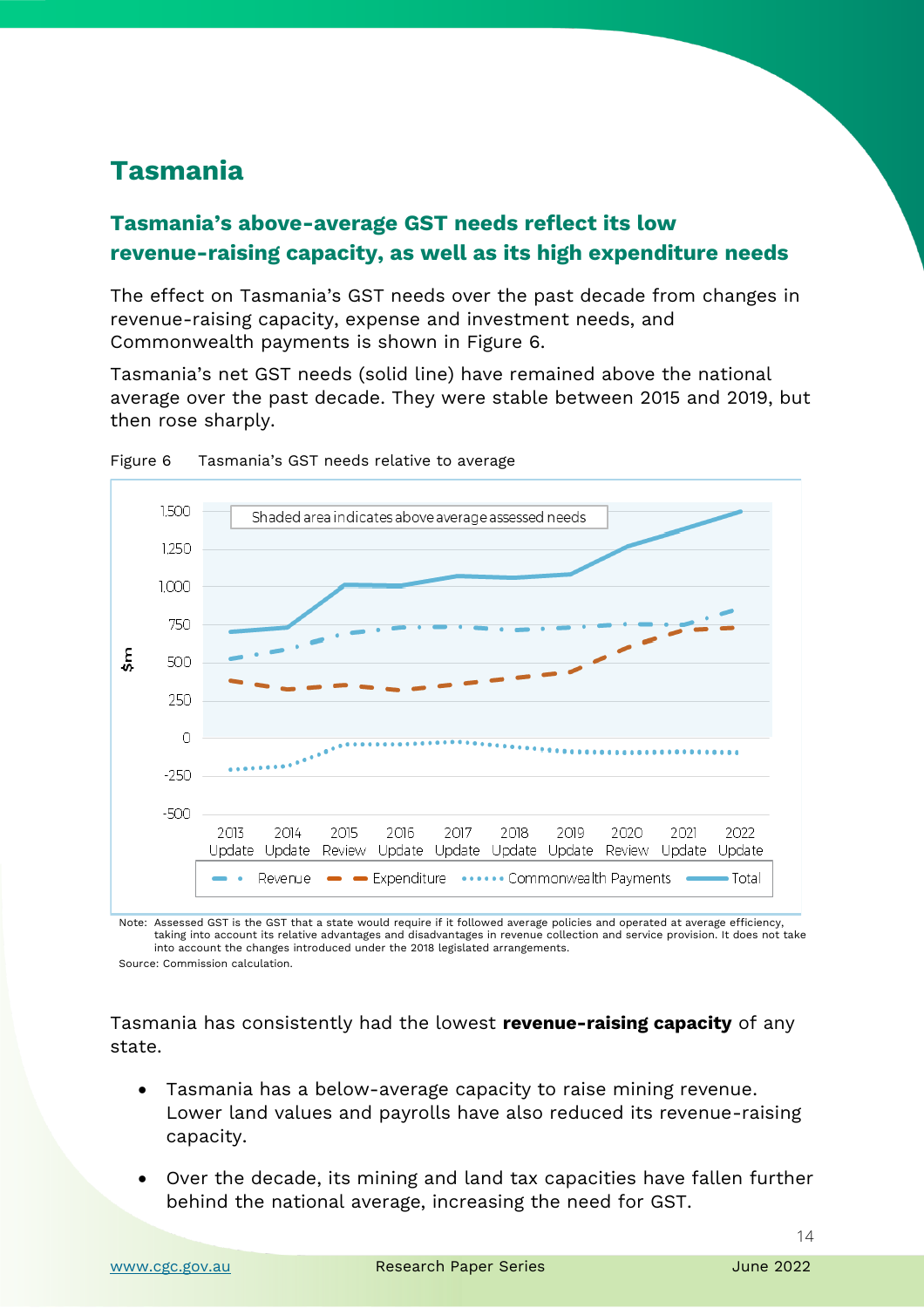• Tasmania's slow property market growth, compared with New South Wales and Victoria, reduced its relative capacity to collect revenue from stamp duty on property sales, raising GST needs sharply between 2014 and 2018. Tasmania's relative capacity to raise stamp duty rose from 2019, as property market growth in New South Wales and Victoria slowed. However, the decline in Victoria's relative property sales in 2020 and 2021 reduced the relative GST needs of other states, including Tasmania.

Tasmania's **expense and investment needs** have remained higher than average over the decade, rising between 2019 and 2021.

- Tasmania's relatively high proportion of residents living in regional or remote areas<sup>4</sup> has been the main reason for its above-average expense and investment needs. The minimum costs of running government also represent a high per person expense in Tasmania, increasing its need for GST. These are partially offset by low wages and low costs of delivering urban transport.
- The main reason why Tasmania's relative expenditure needs have risen is higher growth in national spending on regional services since the 2020 Review. This has raised the GST needs of states with relatively dispersed populations.

Although Tasmania initially had an above-average share of **Commonwealth payments**, since 2015 its share has been close to its population share. This has meant that these payments have had minimal impact on its GST needs in the second half of the decade.

<sup>4</sup> Under the Accessibility/Remoteness Index of Australia (ARIA) all of Tasmania is classified as being in a regional or remote area, including the cities of Hobart and Launceston.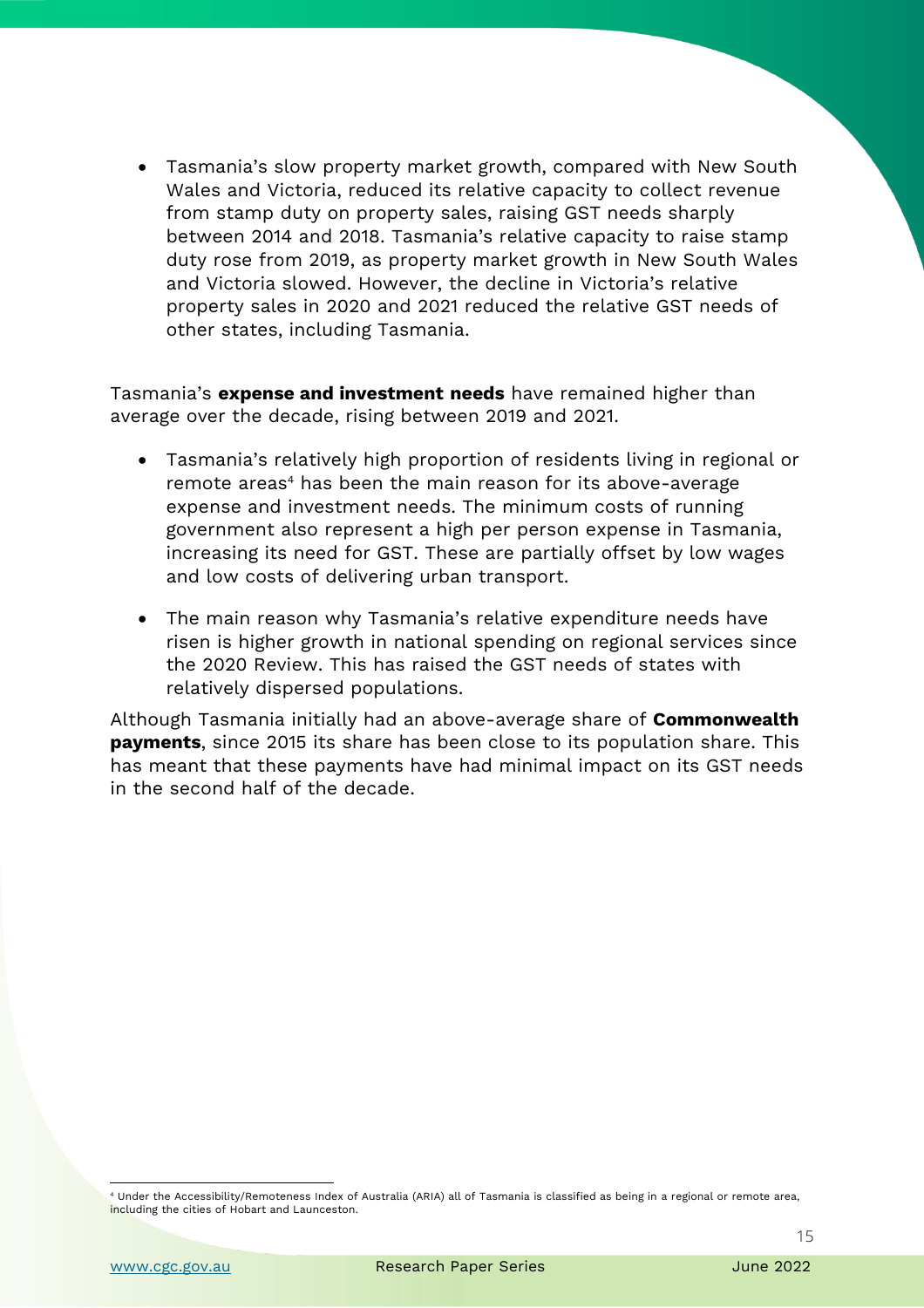# **Australian Capital Territory**

#### **The ACT's GST needs have been greater than average and relatively stable**

The effect on the ACT's GST needs over the past decade from changes in revenue-raising capacity, expense and investment needs, and Commonwealth payments is shown in [Figure 7.](#page-17-0)

The ACT's GST needs (solid line) have been greater than average over the past decade. Falls in both its revenue capacity and expense needs have offset each other, resulting in its net GST needs remaining broadly stable.



<span id="page-17-0"></span>Figure 7 Australian Capital Territory's GST needs relative to average

Note: Assessed GST is the GST that a state would require if it followed average policies and operated at average efficiency, taking into account its relative advantages and disadvantages in revenue collection and service provision. It does not take into account the changes introduced under the 2018 legislated arrangements. Source: Commission calculation.

The ACT has had below-average, and generally falling, **revenue-raising capacity** over the decade.

• The ACT has well below-average capacity to raise revenue for two main reasons. First, with no mining industry, the ACT receives GST equivalent to the size of the national average mining revenue, which has grown across the decade except for a slight decline from 2015 to 2018. Second, the Australian Constitution prevents the ACT from taxing the Australian government, a major land holder and employer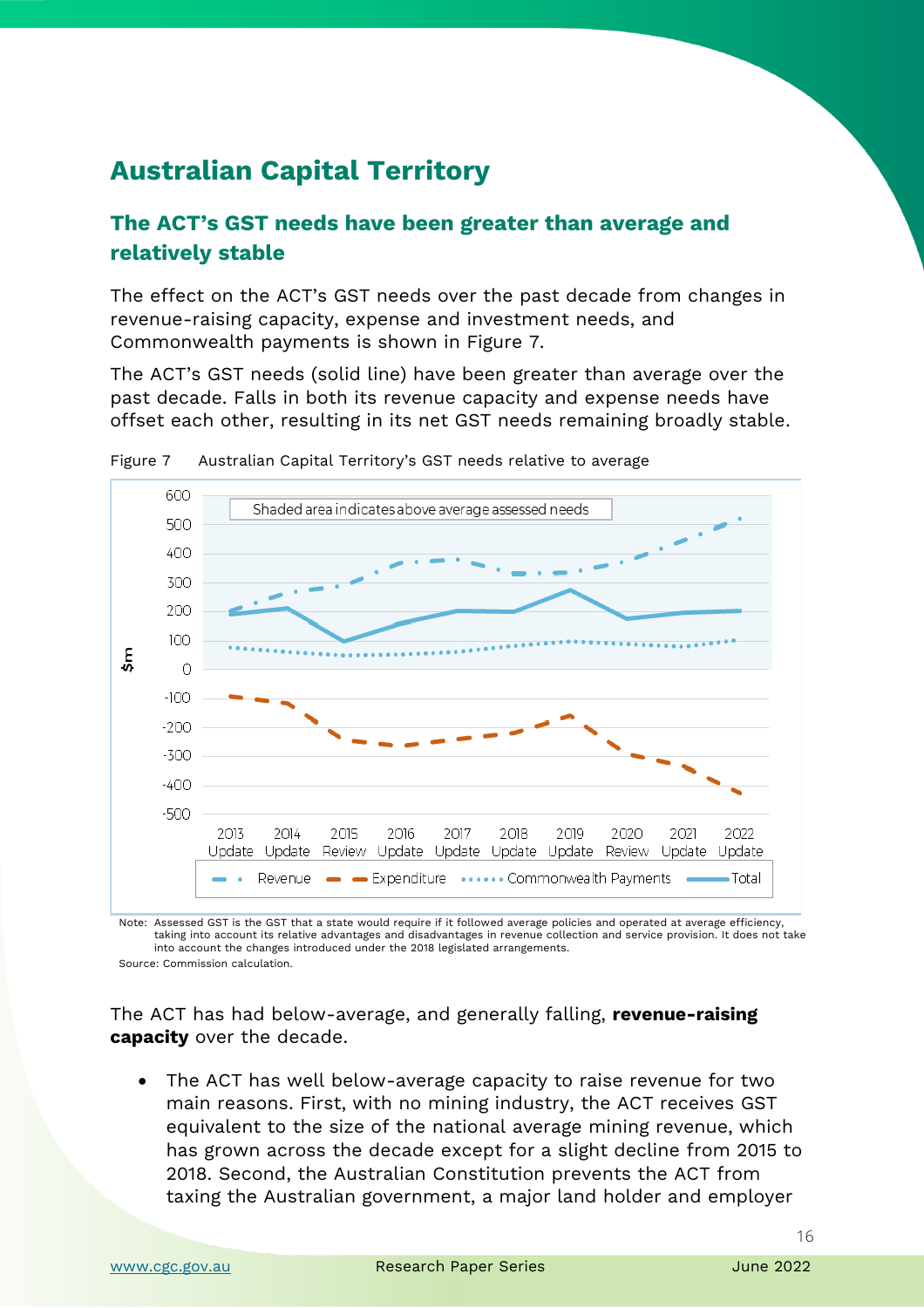in the territory. This means that the ACT's land tax and payroll tax capacities are much lower than average.

• The ACT's relative capacity to raise stamp duty fell until the 2017 Update, mainly as a result of strong growth in the New South Wales and Victorian property markets. The ACT's relative capacity to raise stamp duty has generally risen since the 2017 Update due to above-average growth in the value of property sales. By 2022, the ACT had slightly above-average capacity in stamp duty on conveyances: the only state revenue stream where this was the case.

The ACT's **expense and investment needs** have remained lower than average, and have been declining since the 2019 Update.

- The ACT has no population in regional or remote areas, a smaller than average indigenous population, and a smaller than average disadvantaged population. It also has lower than average costs for urban transport. However, it has persistently high wage costs and high administrative scale needs.
- As the ACT has less population dispersion than other states, higher national spending on providing services in regional areas since the 2020 Review has reduced its expenditure needs.

The ACT's share of **Commonwealth payments** has been smaller than its population share over the decade. A smaller per person share of these payments generally means a state has relatively fewer funds available for state service delivery, resulting in a greater need for GST revenue.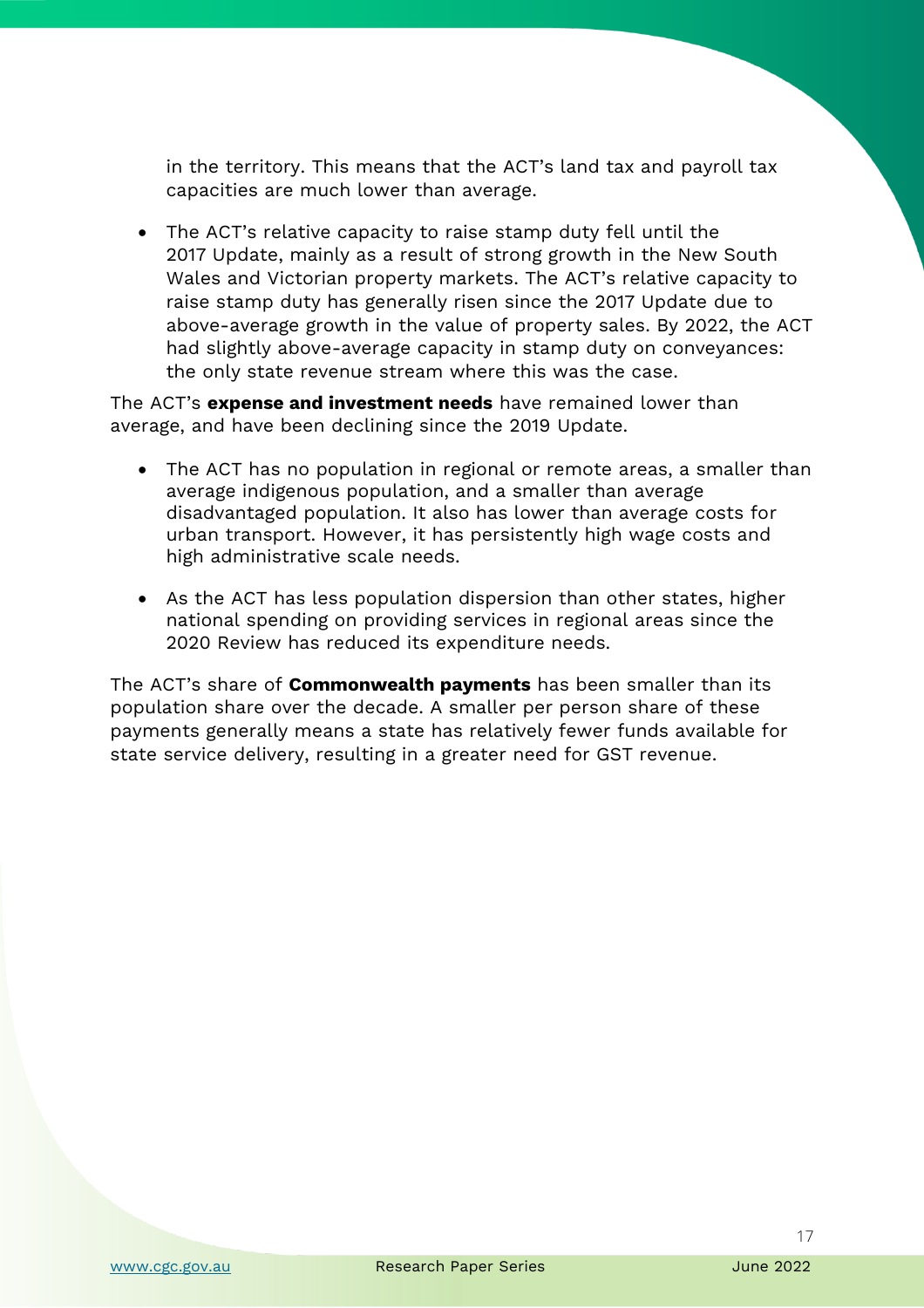# **Northern Territory**

#### **The Northern Territory's above-average GST needs reflect its very high expense and investment needs**

The effect on the Northern Territory's GST needs over the past decade from changes in revenue-raising capacity, expense and investment needs, and Commonwealth payments is shown in [Figure 8.](#page-19-0)

The Northern Territory's GST needs (solid line) have been far above the Australian average. This reflects the high cost of providing services. Its revenue capacity has been around the average of all states.



<span id="page-19-0"></span>Figure 8 Northern Territory's GST needs relative to average

Note: Assessed GST is the GST that a state would require if it followed average policies and operated at average efficiency, taking into account its relative advantages and disadvantages in revenue collection and service provision. It does not take into account the changes introduced under the 2018 legislated arrangements. Source: Commission calculation.

The Northern Territory has had average **revenue-raising capacity** over the decade. Developments that lowered its revenue-raising capacity in some areas have been offset by others that increased it.

• The Northern Territory has generally had the second strongest mining revenue capacity per person, after Western Australia. Across the decade, the Northern Territory's value of mining production has grown, reducing its GST needs. In recent years, growth in the value of Western Australian iron ore production has been broadly mirrored by similar proportional growth in the value of the Northern Territory's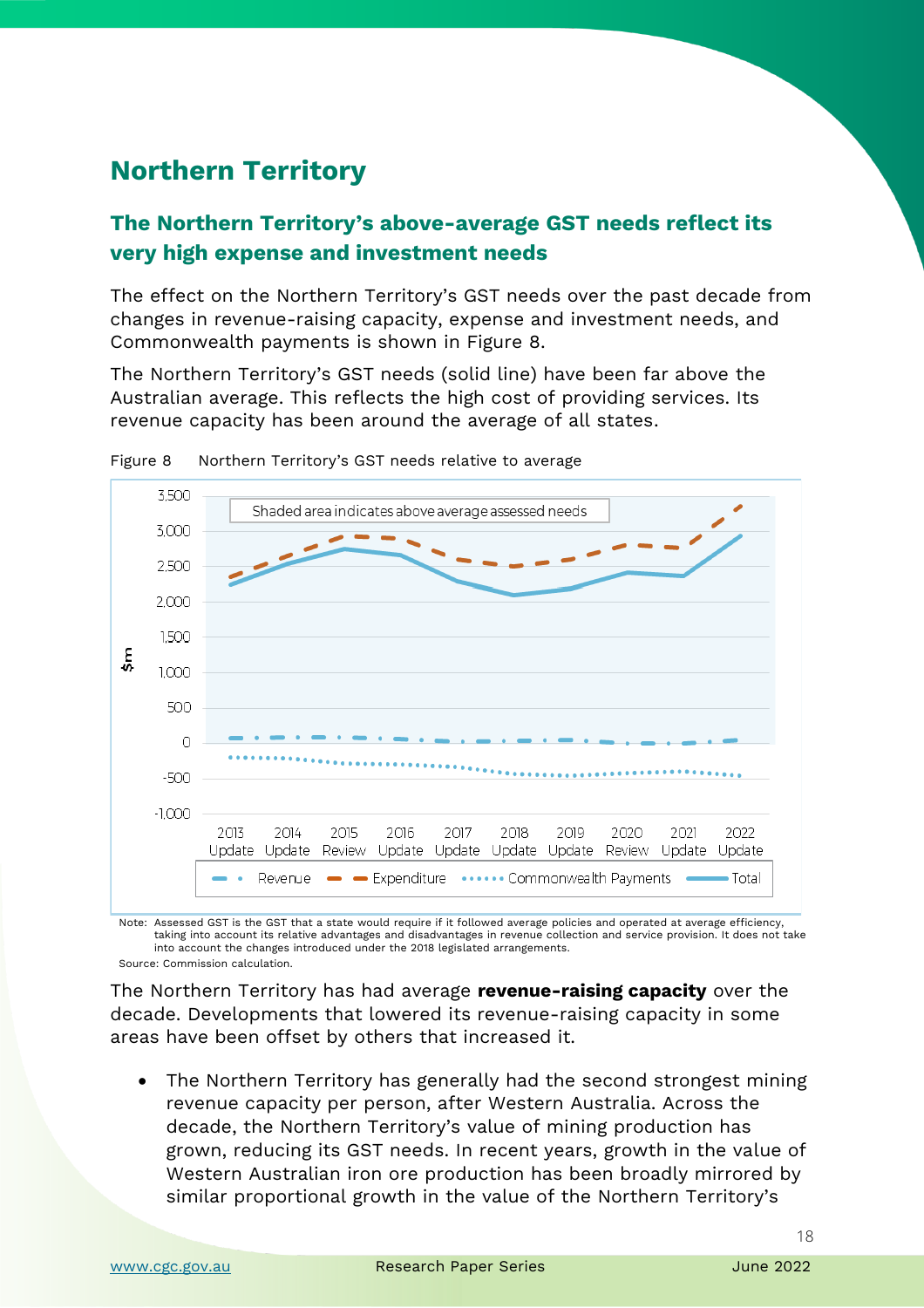mining production. While mining has had a variable effect on the GST needs of most states, the effect on the Northern Territory has been relatively stable since around 2017.

• The Northern Territory's relative capacity to raise stamp duty and payroll tax have broadly offset each other. Its stamp duty capacity fell in the years to 2018, reflecting strong growth in property values in Victoria and New South Wales, before rising again. Its payroll tax base had the opposite pattern.

Changes in the Northern Territory's GST needs mainly reflect changes in its **expense and investment needs**. These have fluctuated over the decade but have always been greater than average.

- The Northern Territory's large Indigenous and remote populations are the main reasons for its high cost of service delivery.
- Fluctuations in expense and investment needs over the decade reflect whether national spending on populations in remote areas and Indigenous people has grown faster or more slowly than spending on other groups. This in turn affected the GST needs of states with large Indigenous populations.
- The Northern Territory's population growth has slowed. Early in the decade, it experienced around the national average growth, but this slowed later in the decade and fell from 2018. Low population growth rates compared to other states reduced the Northern Territory's relative need for investment.

The Northern Territory's share of **Commonwealth payments** has consistently been larger than its population share over the decade. A larger per person share of these payments generally means a state has relatively more funds available for state service delivery, resulting in a lower need for GST revenue.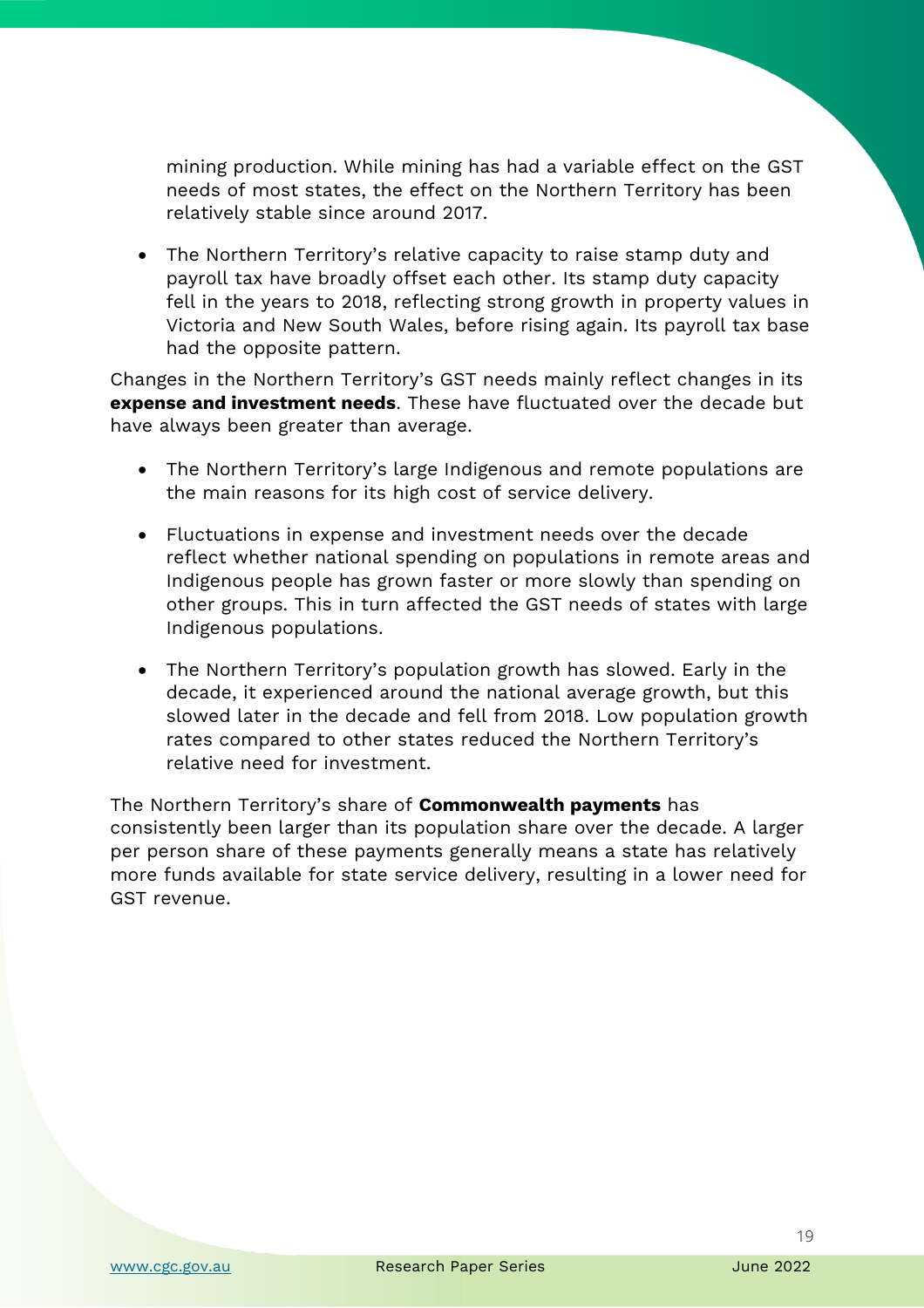# **Conclusion**

States' economic, social and demographic characteristics affect their abilities to raise revenue and their costs of providing services. The Commission takes into account *relative* revenue-raising capacity, expense and investment needs, and share of Commonwealth payments when assessing the GST needs of each state. As a result, changes in one state's GST needs may be due to its own circumstances, or to changing circumstances in other states.

States' overall GST needs have fluctuated over the past decade. However, whether a state has a greater or lesser need for GST than its population share has generally remained consistent. The exception is New South Wales, which had below-average GST needs until the 2022 Update, when its GST needs were above its population share. This is shown in [Figure 9,](#page-21-0) noting that GST needs are shown in nominal dollars.



<span id="page-21-0"></span>

Note: Assessed GST is the GST that a state would require if it followed average policies and operated at average efficiency, taking into account its relative advantages and disadvantages in revenue collection and service provision. It does not take into account the changes introduced under the 2018 legislated arrangements.

Source: Commission calculation.

Over the decade, Western Australia has maintained the smallest per person need for GST revenue. Although it has high expenditure needs, Western Australia has very strong revenue-raising capacity. Victoria and, until recently New South Wales, have also generally had lower GST needs than average.